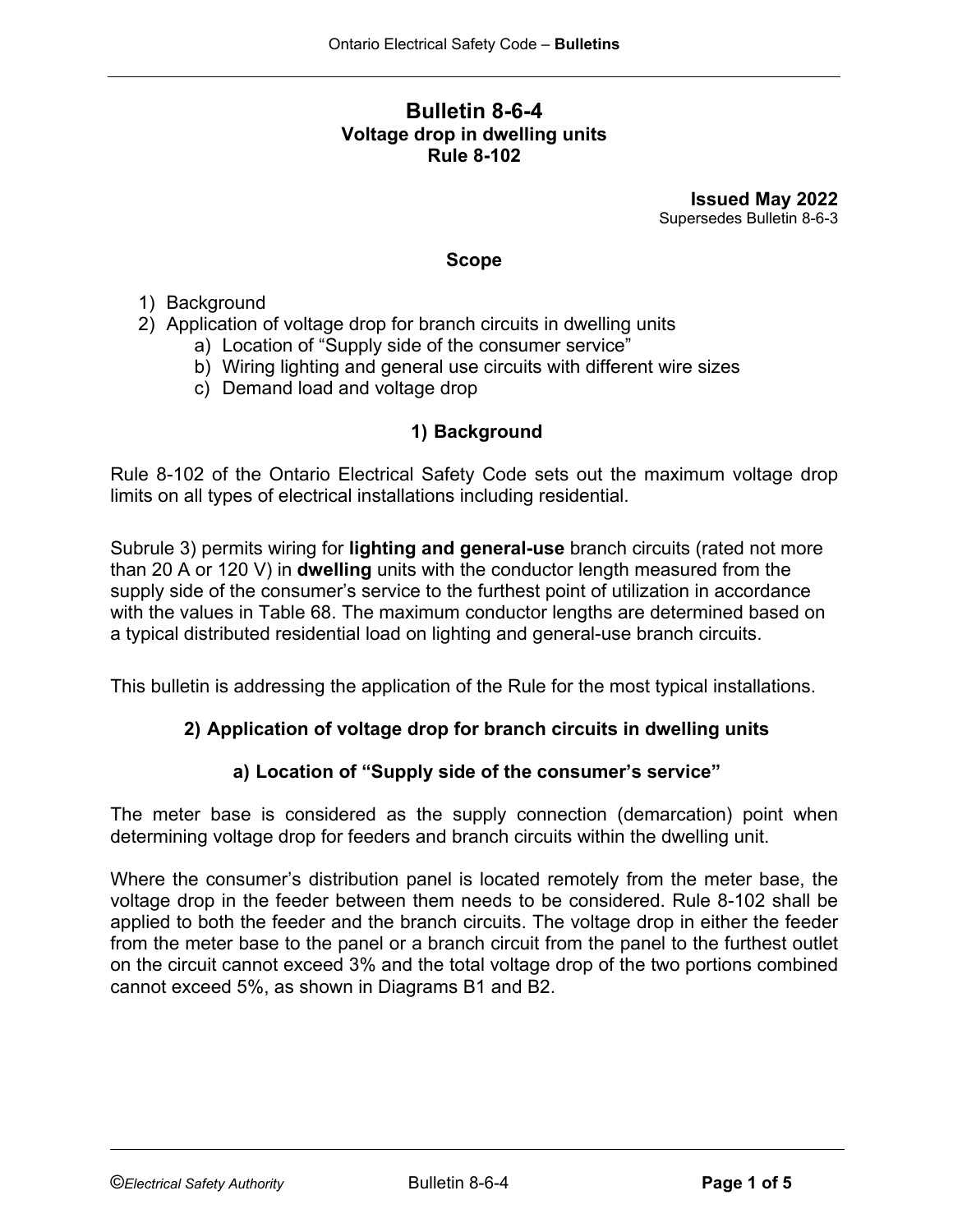#### **Diagram B1 - Where the consumer's distribution panel is located remote from the meter base**



# **Diagram B2 – Combination service panel**

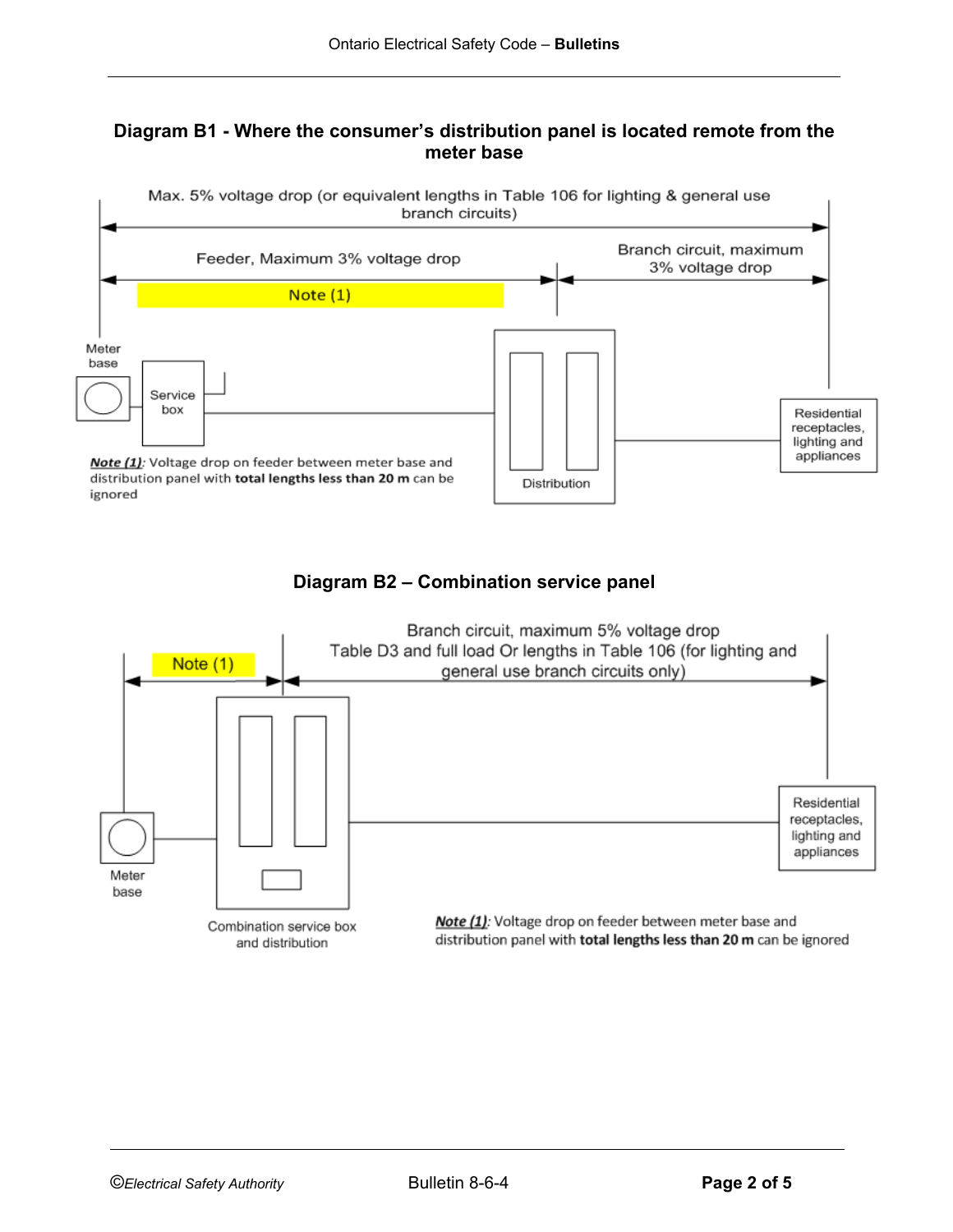# **Example 1**



Maximum distance from sub-panel to the furthest general use outlet is 38 m.

# **Answer 1**

As the main combination panel is beside the meterbase, and the distance from the combination panel to the sub-panel is 20 m, then lengths in Table 68 can be applied directly to branch circuits from the sub-panel

# **b) Wiring lighting and general use circuits with different wire sizes**

In some cases, conductors for branch circuits originate from the main consumer's service panel with larger size conductor, and tapped-off to smaller size to feed utilization outlets.

An example for that scenario is the wiring of lighting or a general-use branch circuit with #12 AWG to a junction box, then tap-off from that junction box with #14 AWG to outlets on the circuit. In such cases, and to facilitate complying with the maximum permitted lengths provided in Table 68, the tables below provide guidance to the maximum permitted length with a smaller conductor.

| Length of<br>#12AWG<br>(Cu) | #14 AWG<br>Protected<br>by 15A OC | Length of<br>#10AWG<br>(Cu) | #12 AWG<br>Protected<br>by 20A OC | Length of<br>#10AWG<br>(Cu) | #14 AWG<br>Protected<br>by 15A OC |
|-----------------------------|-----------------------------------|-----------------------------|-----------------------------------|-----------------------------|-----------------------------------|
| 5                           | 34.9                              | 5                           | 46.9                              | 5                           | 36.0                              |
| 10                          | 31.7                              | 10                          | 43.7                              | 10                          | 34.0                              |
| 15                          | 28.6                              | 15                          | 40.6                              | 15                          | 32.1                              |
| 20                          | 25.4                              | 20                          | 37.4                              | 20                          | 30.1                              |
| 25                          | 22.3                              | 25                          | 34.3                              | 25                          | 28.1                              |
| 30                          | 19.1                              | 30                          | 31.1                              | 30                          | 26.1                              |
| 35                          | 16.0                              | 35                          | 28.0                              | 35                          | 24.2                              |
| 40                          | 12.9                              | 40                          | 24.8                              | 40                          | 22.2                              |

# **Table B1 – Conductor maximum lengths (m) for lighting and general-use branch circuits with different wire sizes**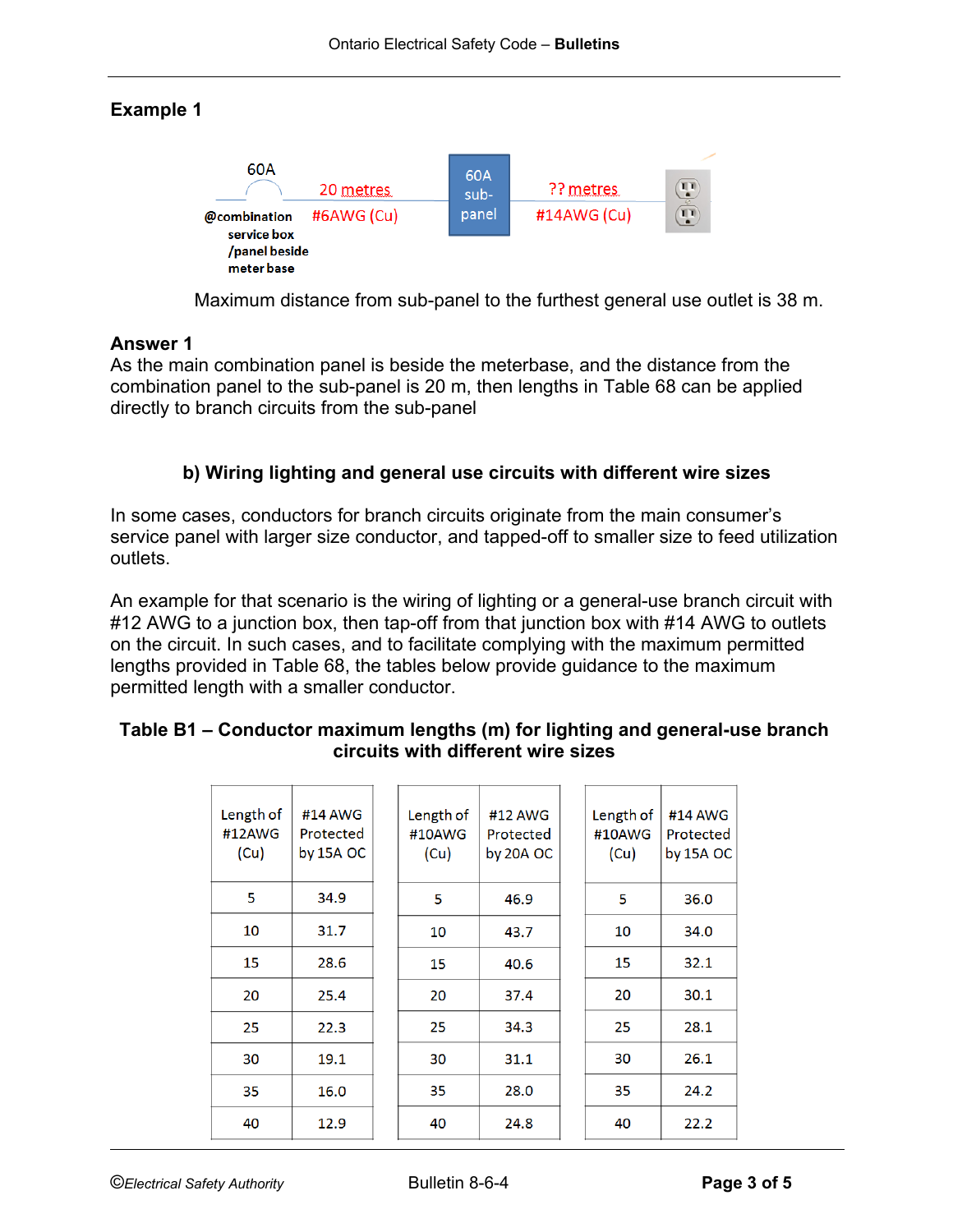# **Example 2:**



#### **Answer 2**

From Table B1 above, the maximum distance from the junction box to the outlet with #14AWG is **16 m.**

# **c) Demand load and voltage drop**

Subrule 8-102 1) had been amended to require the voltage drop calculation to be based on the connected load, if known, or the 80% of the rating of the overcurrent protection device protecting the branch circuit or feeder.

As per Appendix B note, Subrule 8-102 3) and Table 68 are not applicable to the following:

- Household appliances (such as a refrigerator, washing machine, central vacuum, and other receptacles as per
- Rule 26-654);
- Kitchen receptacles (Rule 26-656 d));
- Electrical heating and cooking appliances (Rule 26-744); and
- Other specific receptacles installed in dwellings, such as those dedicated for medical devices.

For these branch circuits, Rule 8-102 and Table D3 as set out under the OESC are applicable.

As explained above in item (a) of this bulletin, for applications where distance between meter base and distribution panel

< 20 m, a maximum of 5% voltage drop is permitted to be applied for branch circuits.